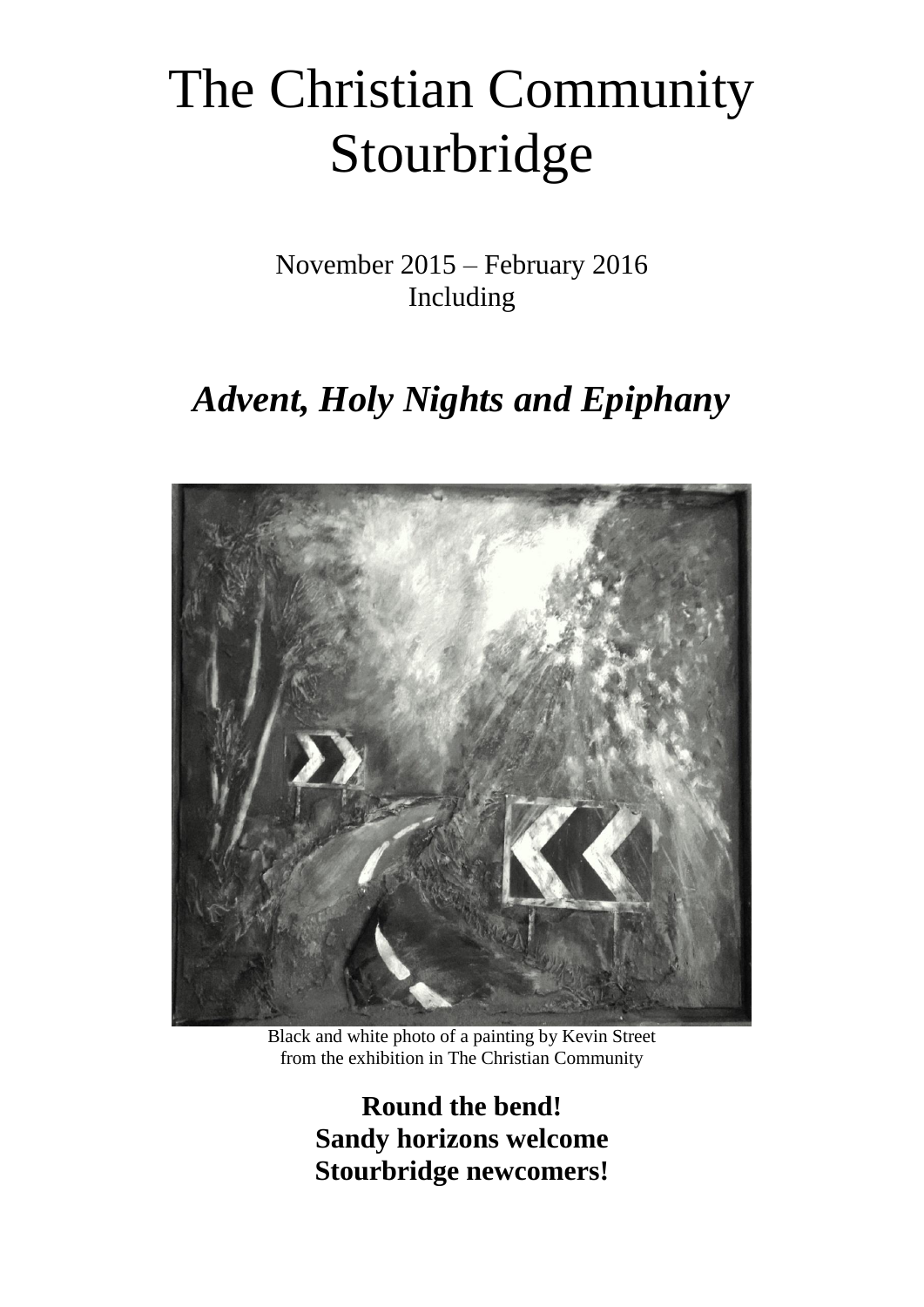### *November 2015*

| Sunday, $1st$              | 10.00 | The Act of Consecration of Man                                                  |
|----------------------------|-------|---------------------------------------------------------------------------------|
|                            | 11.30 | <b>Servers' Meeting</b>                                                         |
|                            |       | Rev. Erhard Keller in Ilkeston 31 <sup>st</sup> Oct./1st November               |
| Tuesday, $3rd$             | 7.00  | The Act of Consecration of Man                                                  |
| Thursday, $5th$            | 10.30 | The Act of Consecration of Man                                                  |
|                            | 11.30 | Gospel Study: Revelation 3:14 - 22                                              |
| Saturday, $7th$            |       | $9.30 - 12.00$ Work morning including gardening                                 |
|                            |       | Helpers very welcome!                                                           |
|                            | 17.00 | <b>Reading for the Dead</b>                                                     |
| Sunday, 8 <sup>th</sup>    | 9.15  | The Service for Children                                                        |
|                            | 10.00 | The Act of Consecration of Man                                                  |
|                            | 11.30 | <b>Remembering those who have died</b>                                          |
|                            | 16.00 | <b>Martinmas Festival</b> (Meet at Greenfield Park/the Heath)                   |
| Tuesday, 10 <sup>th</sup>  | 7.00  | The Act of Consecration of Man                                                  |
| Thursday, $12^{th}$        | 10.30 | The Act of Consecration of Man                                                  |
|                            | 11.30 | Gospel Study: Revelation 5: 1 - 14                                              |
|                            |       | Rev. Monika Knight in Manchester $13^{th}/14^{th}$ November                     |
|                            |       | Rev. Erhard Keller in Ilkeston 14 <sup>th</sup> /15 <sup>th</sup> November      |
| Sunday, $15th$             | 10.00 | The Act of Consecration of Man                                                  |
|                            | 11.30 | 'Music and the Threshold of Dying'                                              |
|                            |       | Talk and Lyre compositions by Selina Horn,                                      |
|                            |       | priest trainee in Forest Row                                                    |
|                            |       | Rev. Monika Knight at Further Training 16 <sup>th</sup> - 20 <sup>th</sup> Nov. |
| Tuesday, 17 <sup>th</sup>  | 7.00  | The Act of Consecration of Man                                                  |
| Thursday, 19 <sup>th</sup> | 10.30 | The Act of Consecration of Man                                                  |
|                            | 11.30 | Gospel Study: Revelation 22: $1 - 21$                                           |
| Sunday, $22nd$             | 10.00 | The Act of Consecration of Man                                                  |
|                            | 11.30 | 'If you sit very still'                                                         |
|                            |       | Talk by <i>Marian Partington</i> from the Forgiveness                           |
|                            |       | Project with bring and share lunch!                                             |
|                            |       | (retiring collection)                                                           |
| Tuesday, 24 <sup>th</sup>  | 7.00  | The Act of Consecration of Man                                                  |
| Thursday, $26th$           | 10.30 | The Act of Consecration of Man                                                  |
|                            | 11.30 | Gospel Study: Luke 21: 25-36                                                    |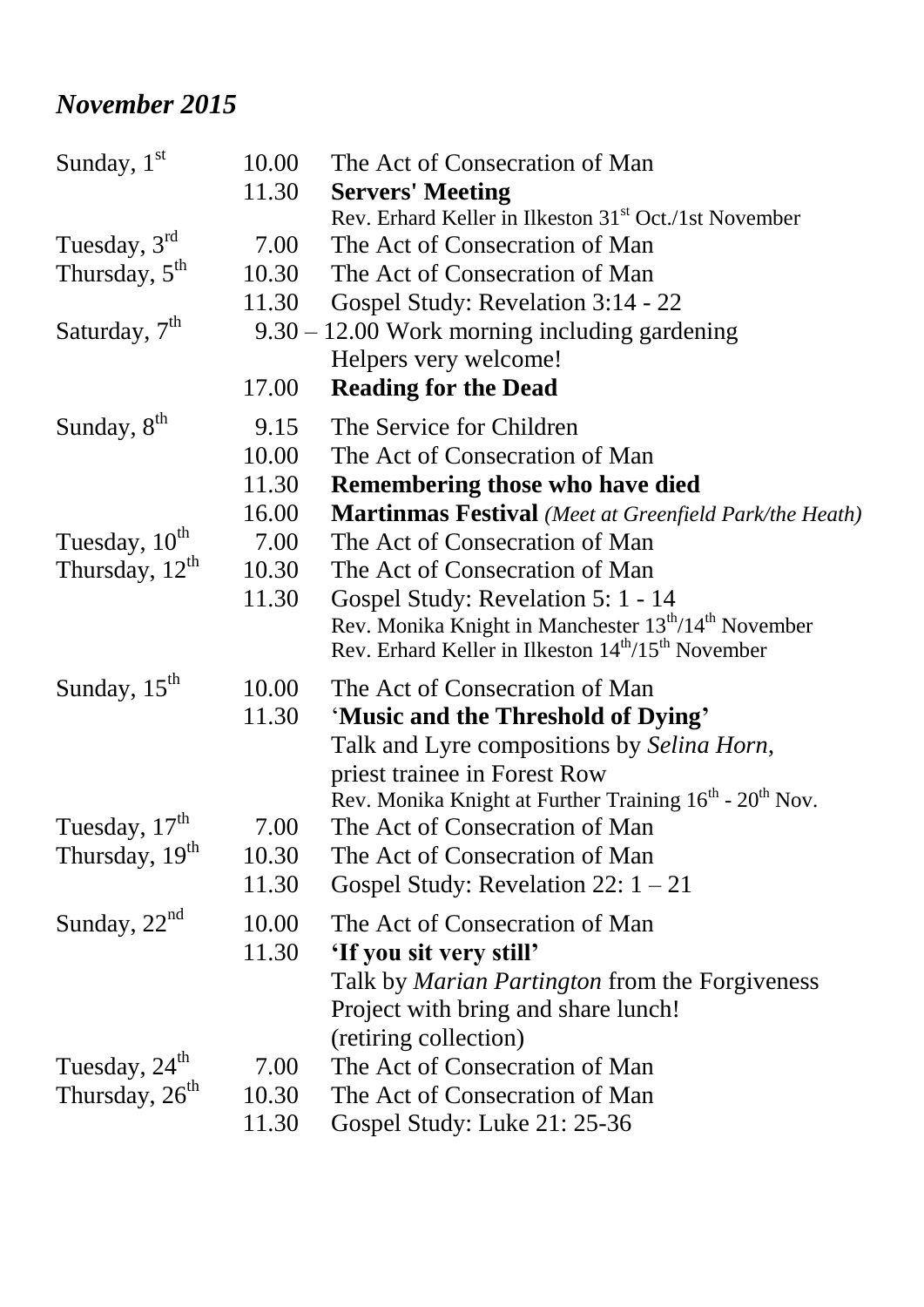### *Advent 2015*

|                                         |       | Rev. Erhard Keller in Ilkeston 28 <sup>th</sup> /29 <sup>th</sup> November |
|-----------------------------------------|-------|----------------------------------------------------------------------------|
| Sunday, 29 <sup>th</sup>                | 9.15  | The Service for Children                                                   |
|                                         | 10.00 | The Act of Consecration of Man                                             |
|                                         | 11.30 | 'Journey to Bethlehem'                                                     |
|                                         |       | Talk by <i>Vee Bould</i>                                                   |
|                                         |       | And the opening of the exhibition of paintings                             |
|                                         |       | by Veronica Murray                                                         |
| December 2015                           |       |                                                                            |
|                                         |       | No 7 am Tuesday service in December and January!                           |
| Thursday, $3rd$                         | 10.30 | The Act of Consecration of Man                                             |
|                                         | 11.30 | Gospel Study: Luke 21: 25-36                                               |
| Saturday, 5 <sup>th</sup>               | 17.00 | Reading for the Dead                                                       |
| Sunday, $6th$                           | 10.00 | The Act of Consecration of Man                                             |
|                                         | 11.15 | The Service for Children                                                   |
|                                         | 11.30 | 'Sunfield and its Future'                                                  |
|                                         |       | Talk by <i>Caroline Bell</i> (Principal and Head of School)                |
|                                         | 15.00 | <b>Christmas Family Concert</b>                                            |
|                                         |       | with <i>Jonathan Derby</i> (Bass Baritone)                                 |
|                                         |       | and <i>Claire Warboys</i> (Soprano)                                        |
| Thursday, 10 <sup>th</sup>              | 10.30 | The Act of Consecration of Man                                             |
|                                         | 11.30 | Gospel Study: Matthew 1: 1 - 25                                            |
|                                         |       | Rev. Erhard Keller in Ilkeston $12^{th}/13^{th}$ December                  |
| Sunday, 13 <sup>th</sup>                | 10.00 | The Act of Consecration of Man                                             |
|                                         | 11.30 | 'The New Building Development in Stroud'                                   |
|                                         |       | Presented by <i>Ingrid Knowles</i> (Fundraiser)                            |
| Thursday, 17 <sup>th</sup>              | 10.30 | The Act of Consecration of Man                                             |
|                                         | 11.30 | Gospel Study: Luke 2: 1 - 20                                               |
|                                         |       | Rev. Monika Knight in Manchester 18 <sup>th</sup> /19 <sup>th</sup> Dec.   |
| Sunday, 20 <sup>th</sup>                | 10.00 | The Act of Consecration of Man                                             |
|                                         | 11.30 | 'And there was no place in the Inn'                                        |
|                                         |       | Conversation led by Rev. Erhard Keller                                     |
| <b>Christmas and Twelve Holy Nights</b> |       |                                                                            |
| Thursday, $24th$                        | 16.00 | <b>Shepherd's Pageant</b> followed by Crafts activities                    |
|                                         |       | for children and bring and share meal                                      |
| Friday, $25th$                          |       | Midnight The Act of Consecration of Man                                    |
|                                         | 8.00  | The Act of Consecration of Man                                             |
|                                         | 9.15  | The Christmas Service for Children                                         |
|                                         | 10.00 | The Act of Consecration of Man                                             |
| Saturday, 26 <sup>th</sup>              | 10.00 | The Act of Consecration of Man                                             |
|                                         |       | Rev. Erhard Keller in Ilkeston 26 <sup>th</sup> /27 <sup>th</sup> December |
|                                         |       |                                                                            |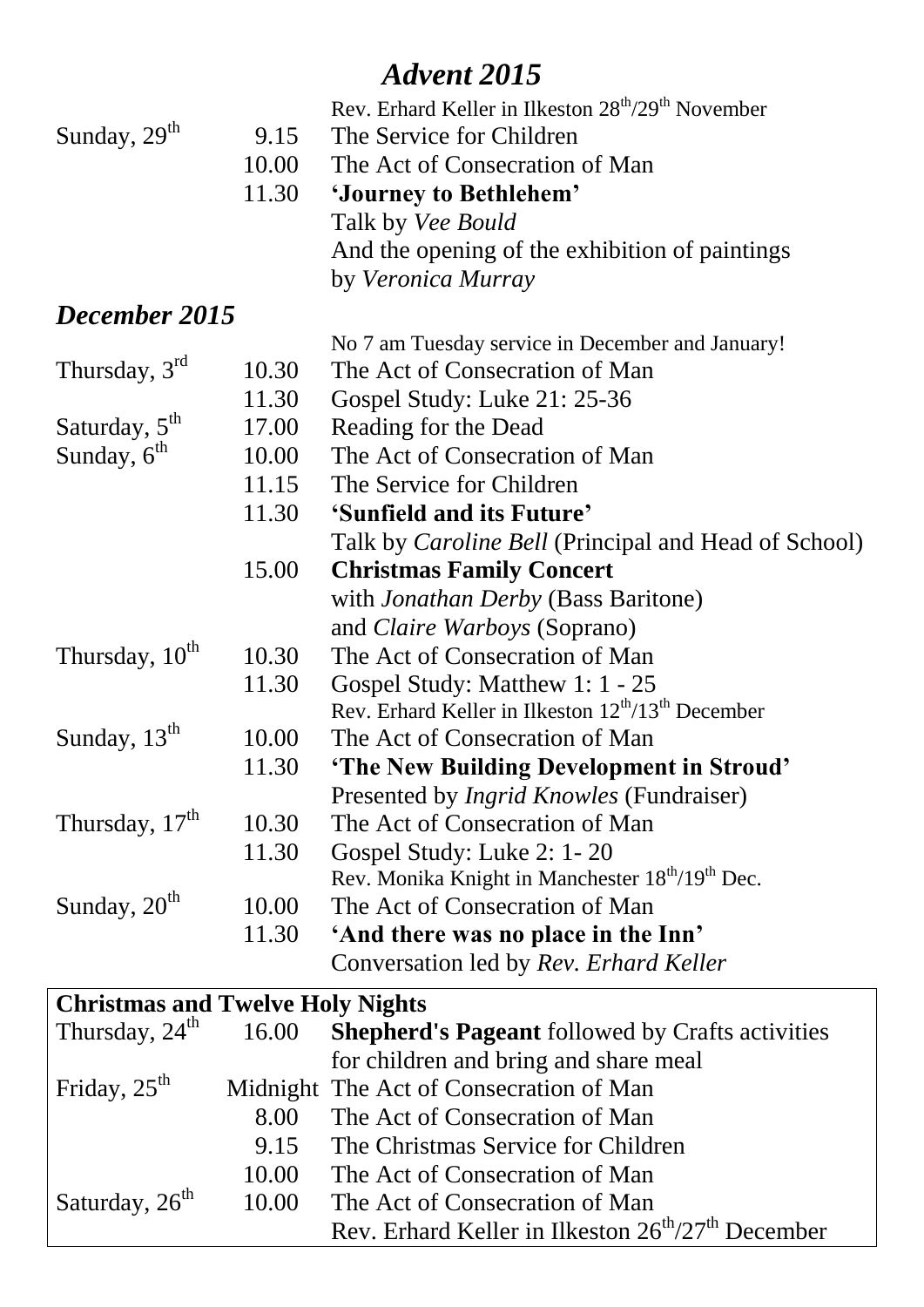|                             |       | <b>Christmas Course on John 21</b>                  |
|-----------------------------|-------|-----------------------------------------------------|
| Sunday, $27th$              | 10.00 | The Act of Consecration of Man                      |
|                             | 11.30 | 'Tend my sheep'                                     |
|                             |       | Talk and Conversation led by Maarten Ekama          |
| Monday, 28 <sup>th</sup>    | 10.00 | The Act of Consecration of Man                      |
|                             | 11.15 | '153 large Fish'                                    |
|                             |       | Talk and Conversation led by Rev. E. Keller         |
| Tuesday, 29 <sup>th</sup>   | 10.00 | The Act of Consecration of Man                      |
|                             | 11.15 | 'Do you love me?'                                   |
|                             |       | Talk and Conversation led by Rev. M. Knight         |
| Wednesday, 30 <sup>th</sup> | 10.00 | The Act of Consecration of Man                      |
|                             | 11.15 | 'The Charge to Peter'                               |
|                             |       | A Contemplation of Raphael's painting               |
|                             |       | with <i>Rory Valentine</i> (Devon)                  |
| Thurs, $31st$               | 10.00 | The Act of Consecration of Man                      |
|                             | 11.15 | <b>Looking back on 2015 (Conversation)</b>          |
|                             | 20.00 | <b>Service with Sermon for New Year's Eve</b>       |
| January 2016                |       |                                                     |
| Friday, $1st$               | 10.00 | The Act of Consecration of Man                      |
|                             | 11.15 | <b>Hopes and Intentions for 2016 (Conversation)</b> |
| Saturday, $2nd$             | 10.00 | The Act of Consecration of Man                      |
|                             | 17.00 | <b>Reading for the Dead</b>                         |
|                             |       | Rev. Erhard Keller in Ilkeston $2nd/3$ rd January   |
| Sunday, $3rd$               | 10.00 | The Act of Consecration of Man                      |
| Monday, $4^{\text{th}}$     | 10.00 | The Act of Consecration of Man                      |
| Tuesday, $5^{\text{th}}$    | 10.00 | The Act of Consecration of Man                      |

### **Epiphany 2016**

| Wednesday, $6th$         | 10.30 | The Act of Consecration of Man                                           |
|--------------------------|-------|--------------------------------------------------------------------------|
|                          | 16.00 | "The Epiphany Witch" A Three Kings play                                  |
|                          |       | Please contact Erhard if you are willing to act!                         |
| January 2016             |       | Rev. Monika Knight away from $7th$ - 15 <sup>th</sup> January            |
|                          |       | Rev. Erhard Keller in Ilkeston 9 <sup>th</sup> /10 <sup>th</sup> January |
| Sunday, $10^{\text{th}}$ | 10.00 | The Act of Consecration of Man                                           |
|                          | 11.15 | The Service for Children                                                 |
| Thursday, $14th$         | 10.30 | The Act of Consecration of Man                                           |
|                          | 11.30 | Gospel Study: Luke 2:41-52                                               |
|                          |       | Rev. Erhard Keller away from 15 <sup>th</sup> - 23 <sup>rd</sup> January |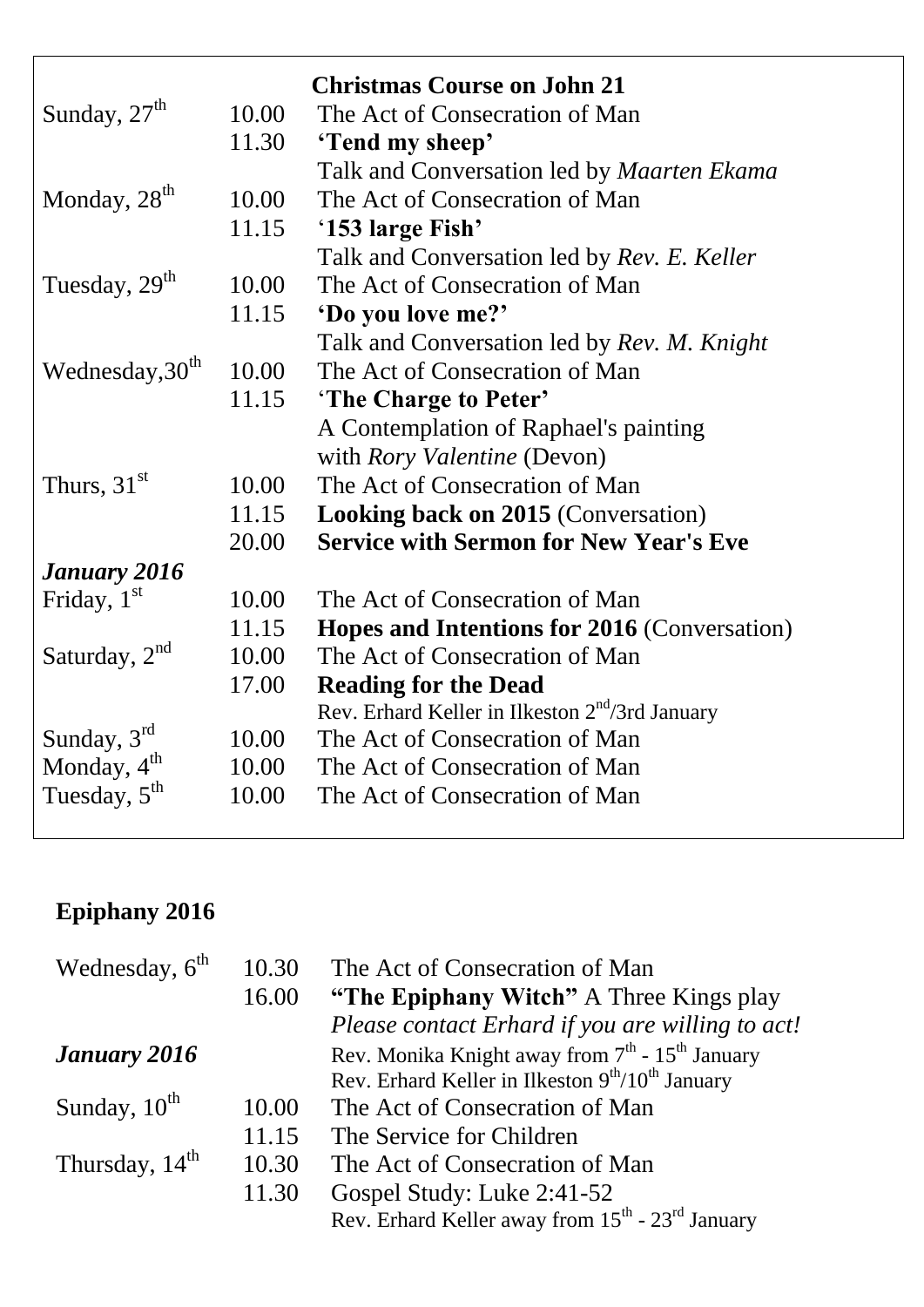| Sunday, 17 <sup>th</sup>   | 10.00<br>11.30 | The Act of Consecration of Man<br>'HeartMath'                                |
|----------------------------|----------------|------------------------------------------------------------------------------|
|                            |                | Talk by Kevin Street                                                         |
| Thursday, $21st$           | 10.30          | The Act of Consecration of Man                                               |
|                            | 11.30          | Gospel Study: John 2:1-11                                                    |
|                            |                | Rev. Erhard Keller in Ilkeston $23^{rd}/24$ th January                       |
| Sunday, $24th$             | 10.00          | The Act of Consecration of Man                                               |
|                            | 11.15          | The Service for Children                                                     |
| Thursday, 28 <sup>th</sup> | 10.30          | The Act of Consecration of Man                                               |
|                            | 11.30          | Gospel Study: Luke 4:31-37                                                   |
| Sunday, $31st$             | 10.00          | The Act of Consecration of Man                                               |
|                            | 11.30          | 'What – on Earth – is olam ha-ba                                             |
|                            |                | (the world to come)?'                                                        |
|                            |                | Talk by Dr. Brian Klug                                                       |
| <b>February 2016</b>       |                |                                                                              |
| Tuesday, $2^{nd}$          | 7.00           | The Act of Consecration of Man                                               |
| Thursday, 4 <sup>th</sup>  | 10.30          | The Act of Consecration of Man                                               |
|                            | 11.30          | Gospel Study: Matthew 20:1-16                                                |
|                            |                | Rev. Erhard Keller in Ilkeston $6th/7th$ February                            |
| Saturday, 6 <sup>th</sup>  | 17.00          | Reading for the Dead                                                         |
| Sunday, $7th$              | 10.00          | The Act of Consecration of Man                                               |
| Tuesday, 9 <sup>th</sup>   | 7.00           | The Act of Consecration of Man                                               |
| Thursday, 11 <sup>th</sup> | 10.30          | The Act of Consecration of Man                                               |
|                            | 11.30          | Gospel Study: Luke 8:1-18                                                    |
|                            |                | Rev. Monika Knight in Forest Row $12^{th}$ - $14^{th}$ February              |
| Sunday, 14 <sup>th</sup>   | 10.00          | The Act of Consecration of Man                                               |
|                            | 11.15          | The Service for Children                                                     |
|                            | 11.30          | <b>Opening of the exhibition</b>                                             |
|                            |                | of new paintings by <i>Harry Scriven</i>                                     |
| Tuesday, 16 <sup>th</sup>  | 7.00           | The Act of Consecration of Man                                               |
| Thursday, 17 <sup>th</sup> | 10.30          | The Act of Consecration of Man                                               |
|                            | 11.30          | Gospel Study: Luke 7:36-49                                                   |
|                            |                | Rev. Erhard Keller in Ilkeston 20 <sup>th</sup> /21st February               |
| Sunday, $21st$             | 10.00          | The Act of Consecration of Man                                               |
| Tuesday, $23^{\text{rd}}$  | 7.00           | The Act of Consecration of Man                                               |
| Thursday, $25^{\text{th}}$ | 10.30          | The Act of Consecration of Man                                               |
|                            |                | Rev. Monika Knight in Manchester 26 <sup>th</sup> /27 <sup>th</sup> February |
| Sunday, 28 <sup>th</sup>   | 9.15           | The Service for Children                                                     |
|                            | 10.30          | The Act of Consecration of Man                                               |
|                            | 11.30          | The History of Sunfield                                                      |
|                            |                | Talk by <i>Mark Clement</i>                                                  |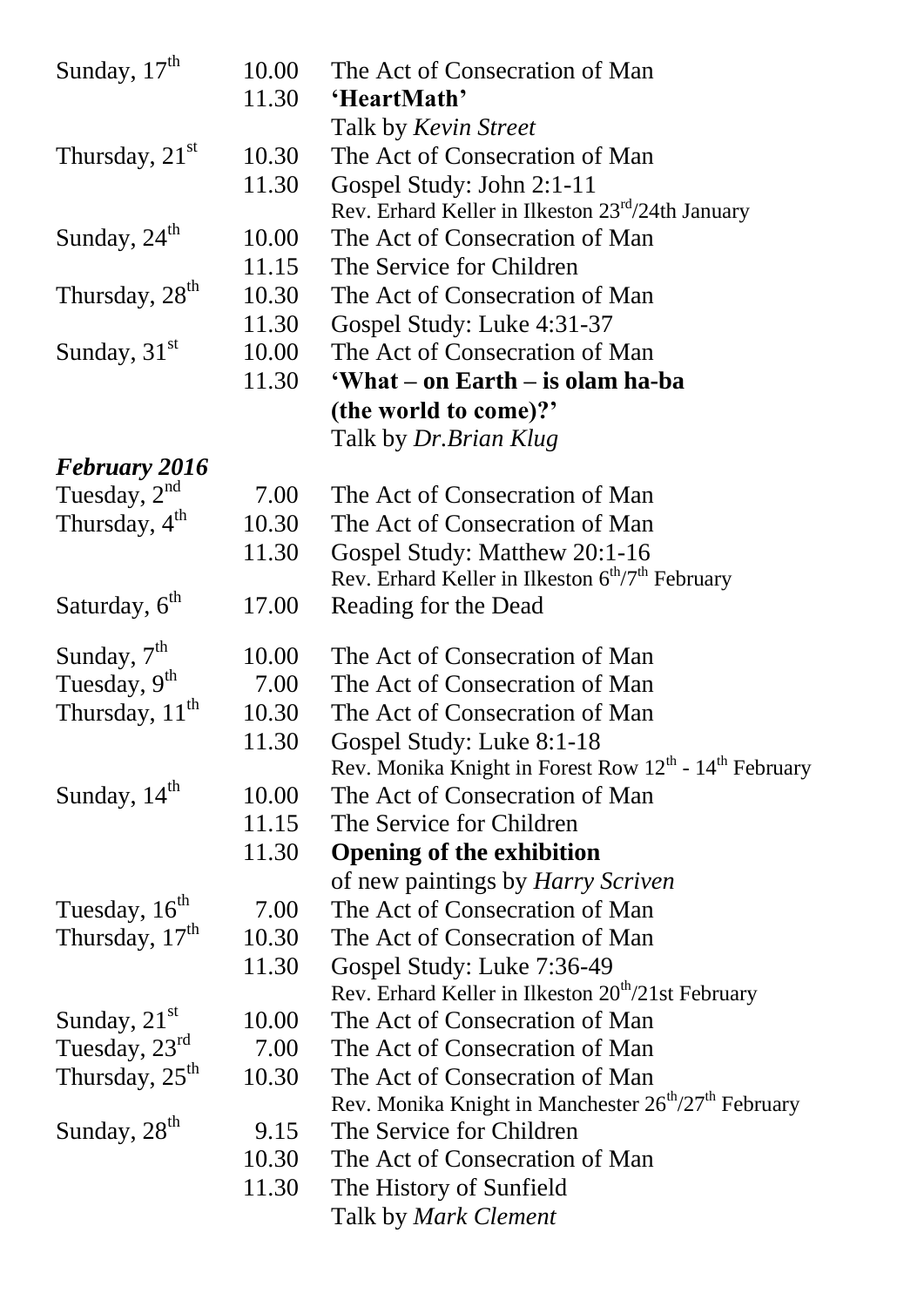#### **Gospel Readings November 2015 – February 2016**

| Revelation 3:1-6       |
|------------------------|
| Revelation 3:14-22     |
| Revelation 4:1-11      |
| Revelation 21:1-7      |
|                        |
| Luke 21:25-36          |
| Luke 21:25-36          |
| Luke 21:25-36          |
| Luke 21:25-36          |
|                        |
|                        |
| Matthew $1:1-25$       |
|                        |
| Luke 2:1-20            |
| John 21:15-25          |
|                        |
| Matthew $2:1-12$       |
| Matthew $2:1-12$       |
| Luke 2:41-52           |
| John 2:1-11            |
| Luke 4:31-37           |
| <b>Matthew 20:1-16</b> |
| Luke 8:1-18            |
| Luke 7:36-49           |
| Luke 12:35-48          |
|                        |

#### **Stages**

As every flower fades and as all youth Departs, so life at every stage. So every virtue, so our grasp of truth, Blooms in its day and may not last forever. Since life may summon us at every age Be ready, heart, for parting, new endeavour, Be ready bravely and without remorse To find new light that old ties cannot give. In all beginnings dwells a magic force For guarding us and helping us to live. Serenely let us move to distant places And let no sentiments of home detain us. The Cosmic Spirit seeks not to restrain us But lifts us stage by stage to wider spaces. If we accept a home of our own making, Familiar habit makes for indolence. We must prepare for parting and leave-taking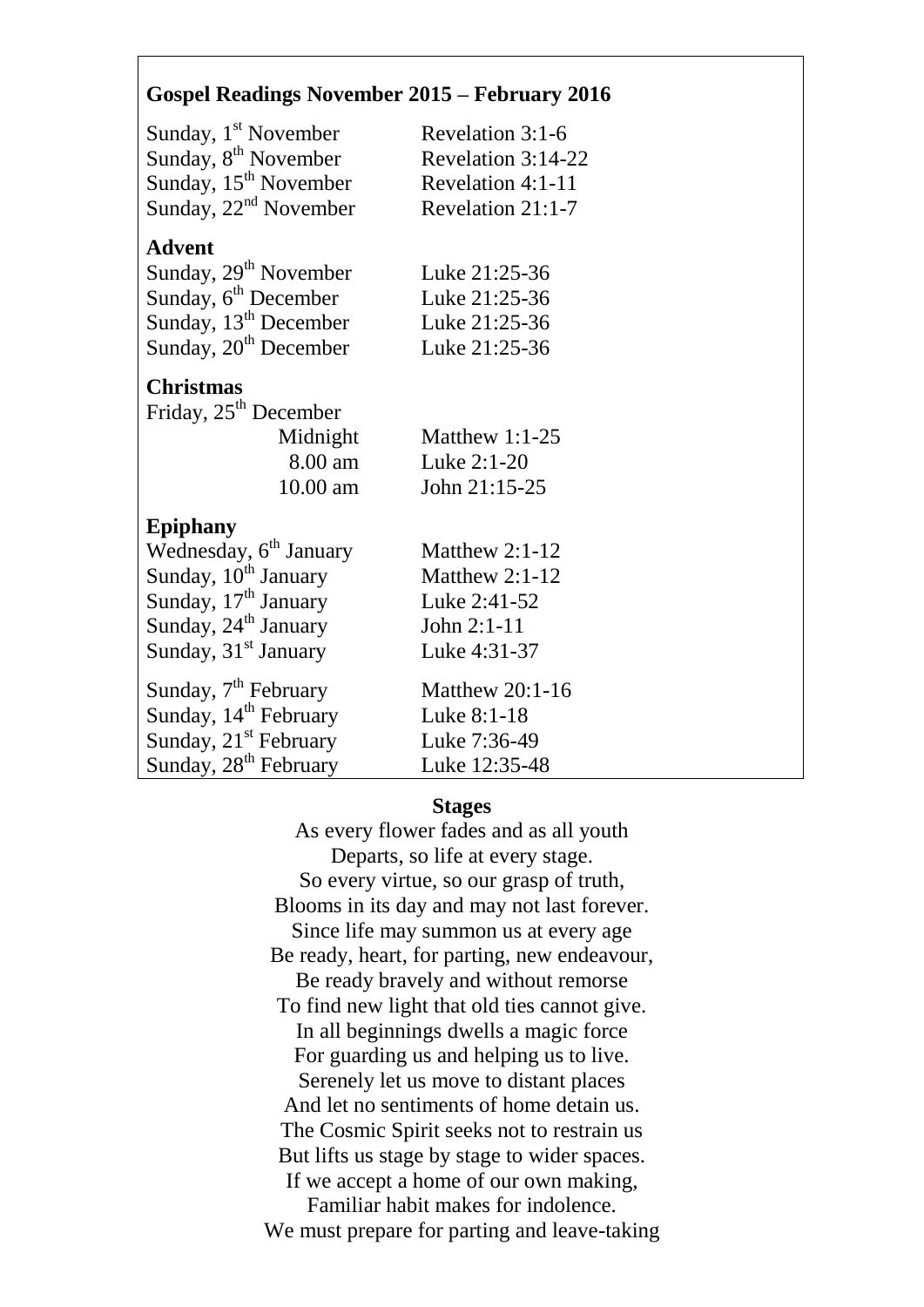Or else remain the slaves of permanence. Even the hour of our death may send Us speeding on to fresh and newer spaces, And life may summon us to newer races. So be it, heart: bid farewell without end and be healed.

Hermann Hesse

#### **Dear members and friends of The Christian Community in Stourbridge,**

The words of this poem by Hermann Hesse have taken on a new urgency in these days when millions of people are forced to leave their homes and countries because of violence and war. We who are privileged to still live in relative peace and wealth may want to help, but often feel at a loss as to how. Apart from trying to find ways for outer help, we can strive to live our lives as well as we can. When we use our privileged situation to bring truth, love and beauty into the world, we do that not only for ourselves, but for mankind and the world as a whole. We do this with every Act of Consecration of Man we celebrate together. The more we become conscious of this, the more we also work against the danger of becoming complacent. We offer our Thinking, Feeling and Willing to the Divine in every Act of Consecration, letting go of rigid and stagnant positions, opening ourselves to the transforming power of the Sacrament. In doing so we ground ourselves in the Spirit, making a home there.

Being new to the West Midlands Erhard is interested to explore the rich past in order to find the right impulses for the future. To start with we invited Caroline Bell, the current manager of Sunfield to tell us about her endeavour to develop further this community with such a colourful history. Tim Clement will give a talk about his book about Sunfield.

Following the conference on Forgiveness last November, we have invited Marian Partington from the Forgiveness Project. A journalist writes about her book, If You Sit Very Still, "Marian Partington lived for twenty years with the tortuous pain of not knowing how her sister Lucy came to disappear. She has lived for almost twenty more with the tortuous pain of knowing. If You Sit Very Still is the lyrical, humbling fruit of a long and determined effort to make sense of humanity at its darkest and to achieve forgiveness, serenity and peace." Marian will talk to us on  $22<sup>nd</sup>$  November at 11.30 am and will join us for a bring and share lunch afterwards.

Another distinguished speaker will visit us on  $31<sup>st</sup>$  January. Dr. Brian Klug is Senior Research Fellow in Philosophy at St. Benet's Hall, Oxford, and a member of the faculty of philosophy at the University of Oxford. He is an Honorary Fellow of the Parkes Institute for the Study of Jewish/Non-Jewish Relations, University of Southampton and an associate editor of Patterns of Prejudice. He has published extensively on topics related to Judaism, Jewish identity and antisemitism. He will speak to us about 'What on earth is olam ha-ba (the world to come)?'.

During the Holy Nights Rory Valentine from Devon will come and present his research into Raphael's tapestry cartoon 'The Charge to Peter'.

On the  $6<sup>th</sup>$  of January we could perform the short play "The Epiphany Witch", in which the three kings come and bring their gifts and take the Christmas tree away. This is a simple but very moving play and Erhard is keen to hear who wants to act the following parts: the old woman, Mary, Joseph, Angel, 3 Kings, 3 pages + one musician. There will be 3 rehearsals during the Holy Nights.